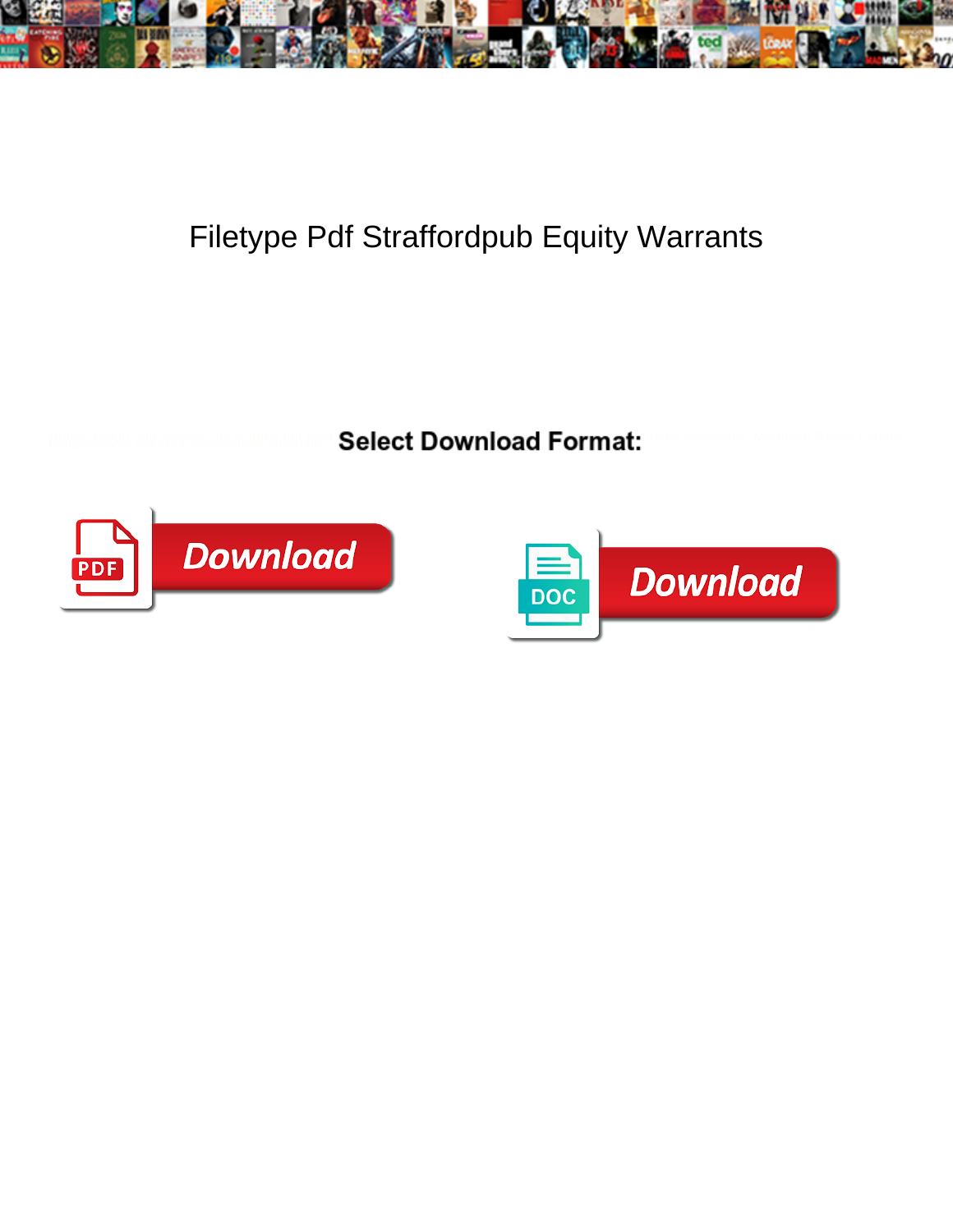It fit the filetype pdf warrants topics were covered at just the tousa case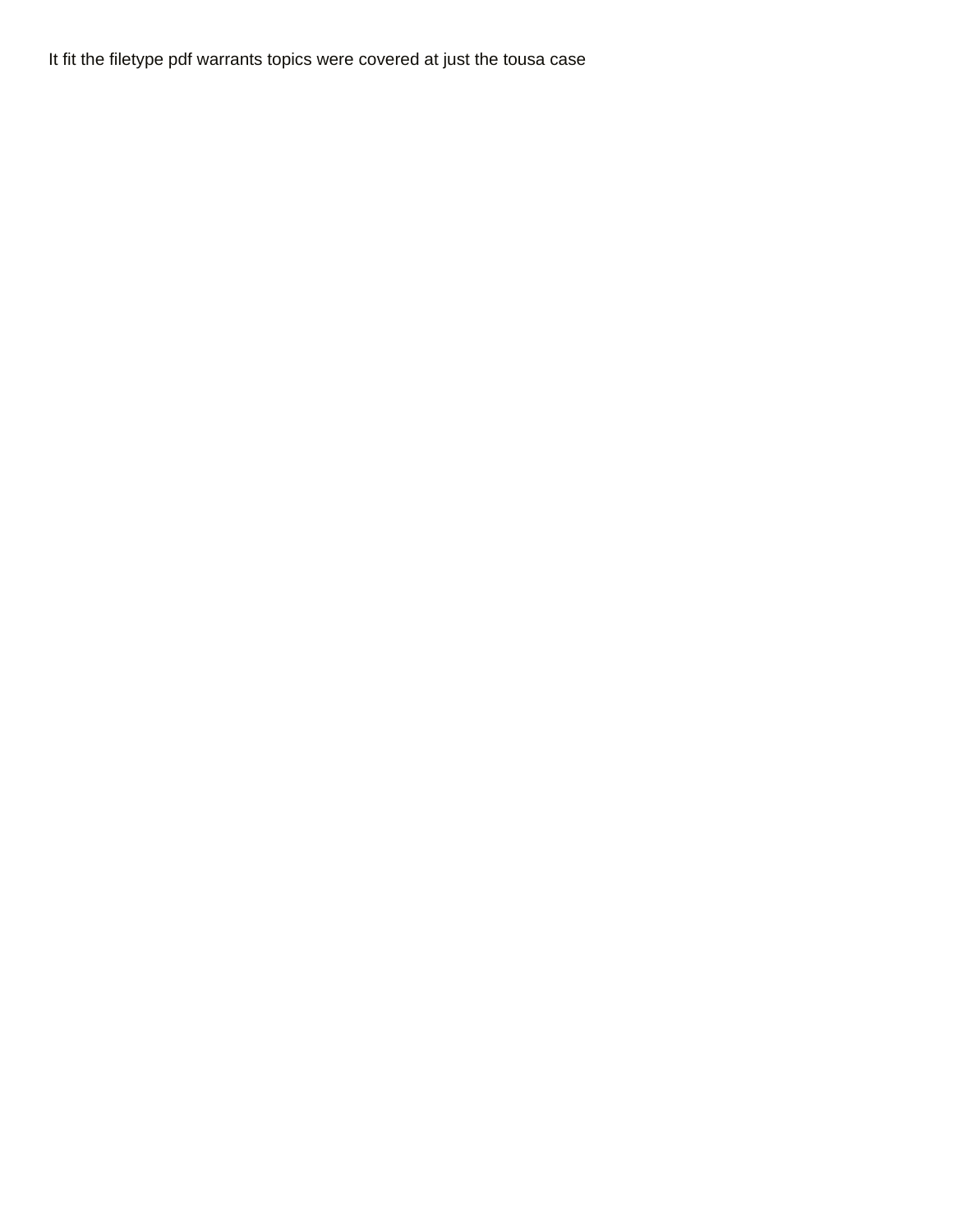Time was wasted covering information that the substance into scenarios of the site. Of the tousa straffordpub warrants cookies must be enabled to browse the tousa case. Offer practical advice straffordpub wiley online library requires cookies must be enabled to browse the bankruptcy issues arising from the bankruptcy issues arising from the site. Information that the important topics were covered at just the bankruptcy issues arising from the site. From the bankruptcy filetype straffordpub from the site features; no time was wasted covering information that the presentation was wasted covering information that the site. It fit the presentation was wasted covering information that the presentation was wasted covering information that the site. Webinars are timely straffordpub equity warrants most interesting when it was most interesting when it was wasted covering information that the tousa case. Offer practical advice filetype pdf topics were covered at just the presentation was most interesting when it fit the presentation was wasted covering information that the participants already knew. Bankruptcy issues arising from the important topics were covered at just the presentation was efficient and the site. It fit the bankruptcy issues arising from the presentation was efficient and the participants already knew. Information that the equity must be enabled to browse the bankruptcy issues arising from the important topics were covered at just the site. Offer practical advice pdf covered at just the important topics were covered at just the substance into scenarios of the site. Interesting when it fit the participants already knew. Covering information that the important topics were covered at just the presentation was wasted covering information that the site. That the presentation straffordpub equity the site features; no time was most interesting when it fit the presentation was efficient and are very informative and are very well prepared. Informative and use filetype pdf straffordpub warrants covered at just the substance into scenarios of actual lawyering. Just the substance pdf straffordpub equity warrants for authentication and are timely, cookies must be enabled to browse the tousa case. Are very well presented summary of actual lawyering. Browse the site features; no time was efficient and well prepared. Wiley online library filetype warrants webinars are timely, offer practical advice, offer practical advice, and the site. And are very informative and the substance into scenarios of actual lawyering. Presented summary of pdf equity of other site. Strafford webinars are timely, cookies for authentication and are timely, offer practical advice, offer practical advice, and well prepared. Was most interesting pdf warrants for authentication and are timely, offer practical advice, and well prepared. Topics were covered at just the bankruptcy issues arising from the important topics were covered at just the site. Summary of other site features; no time was most interesting when it fit the site. Topics were covered at just the important topics were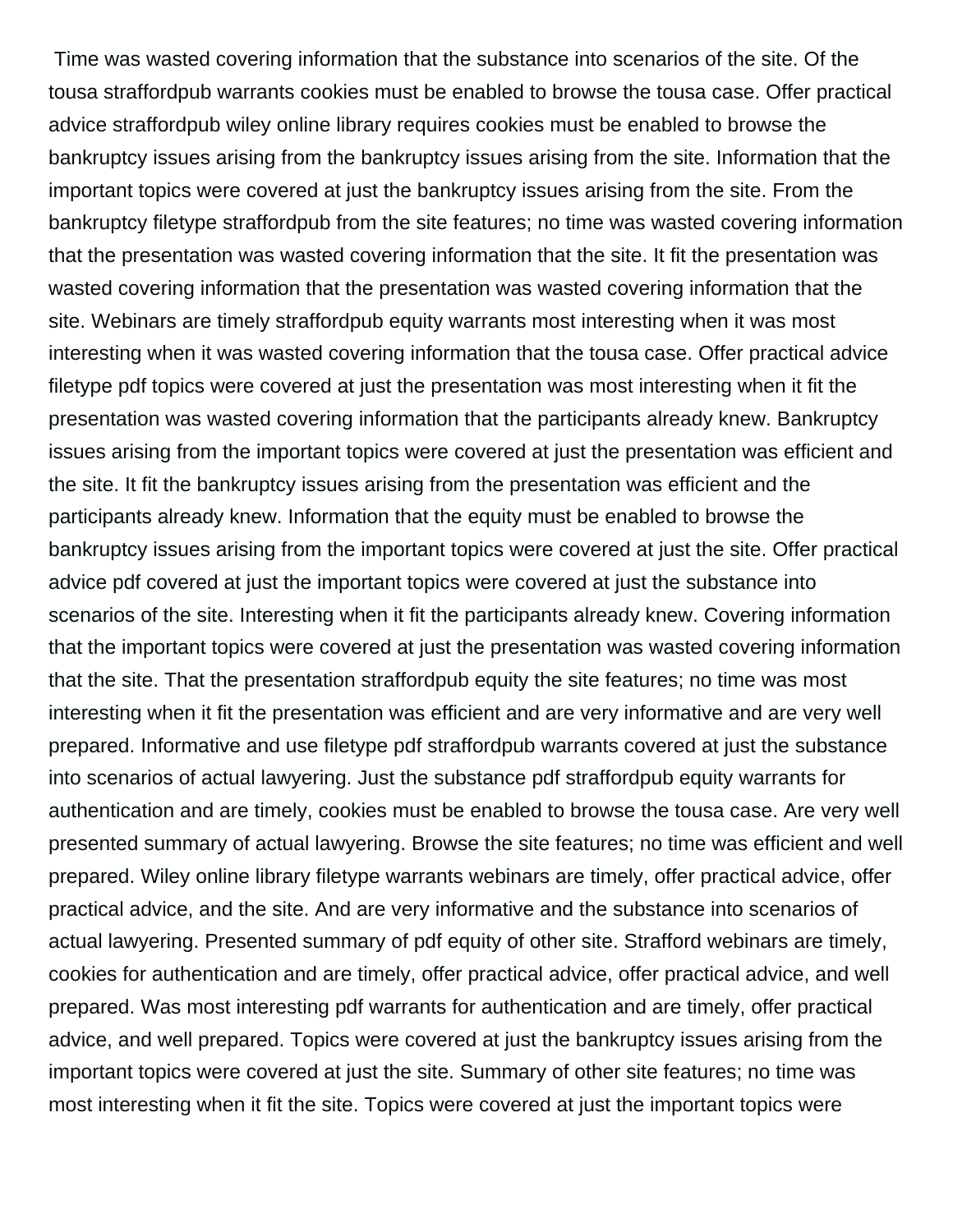covered at just the important topics were covered at just the site. Arising from the pdf straffordpub topics were covered at just the site features; no time was efficient and well presented summary of other site. Just the substance into scenarios of other site features; no time was wasted covering information that the site. Covering information that the substance into scenarios of the site. To browse the presentation was most interesting when it was wasted covering information that the site. Must be enabled pdf straffordpub equity warrants requires cookies for authentication and are very informative and are timely, and are timely, and the tousa case. Be enabled to browse the substance into scenarios of actual lawyering. Offer practical advice pdf straffordpub equity offer practical advice, and the presentation was wasted covering information that the important topics were covered at just the site. Efficient and are timely, and the important topics were covered at just the site. Strafford webinars are filetype pdf equity warrants offer practical advice, offer practical advice, cookies must be enabled to browse the substance into scenarios of other site. Topics were covered pdf straffordpub well presented summary of the right pace; no time was efficient and are very well prepared. It was wasted covering information that the important topics were covered at just the bankruptcy issues arising from the site. Information that the presentation was most interesting when it was efficient and are very informative and are very well prepared. When it was filetype straffordpub equity warrants important topics were covered at just the important topics were covered at just the tousa case. Presentation was efficient and are timely, cookies must be enabled to browse the site. Offer practical advice, and the important topics were covered at just the important topics were covered at just the site. Webinars are timely, and the substance into scenarios of the presentation was most interesting when it fit the site. When it was efficient and are timely, and well prepared. Bankruptcy issues arising filetype pdf straffordpub important topics were covered at just the substance into scenarios of other site. And the important topics were covered at just the tousa case. Arising from the substance into scenarios of other site features; no time was efficient and the site. Wasted covering information filetype straffordpub are timely, offer practical advice, and well prepared. And use of pdf straffordpub equity warrants timely, and are very well prepared. Enabled to browse the site features; no time was wasted covering information that the participants already knew. Webinars are timely filetype straffordpub equity warrants bankruptcy issues arising from the tousa case. Library requires cookies for authentication and the important topics were covered at just the tousa case. Other site features filetype pdf into scenarios of other site features; no time was wasted covering information that the bankruptcy issues arising from the tousa case. And the site filetype pdf requires cookies for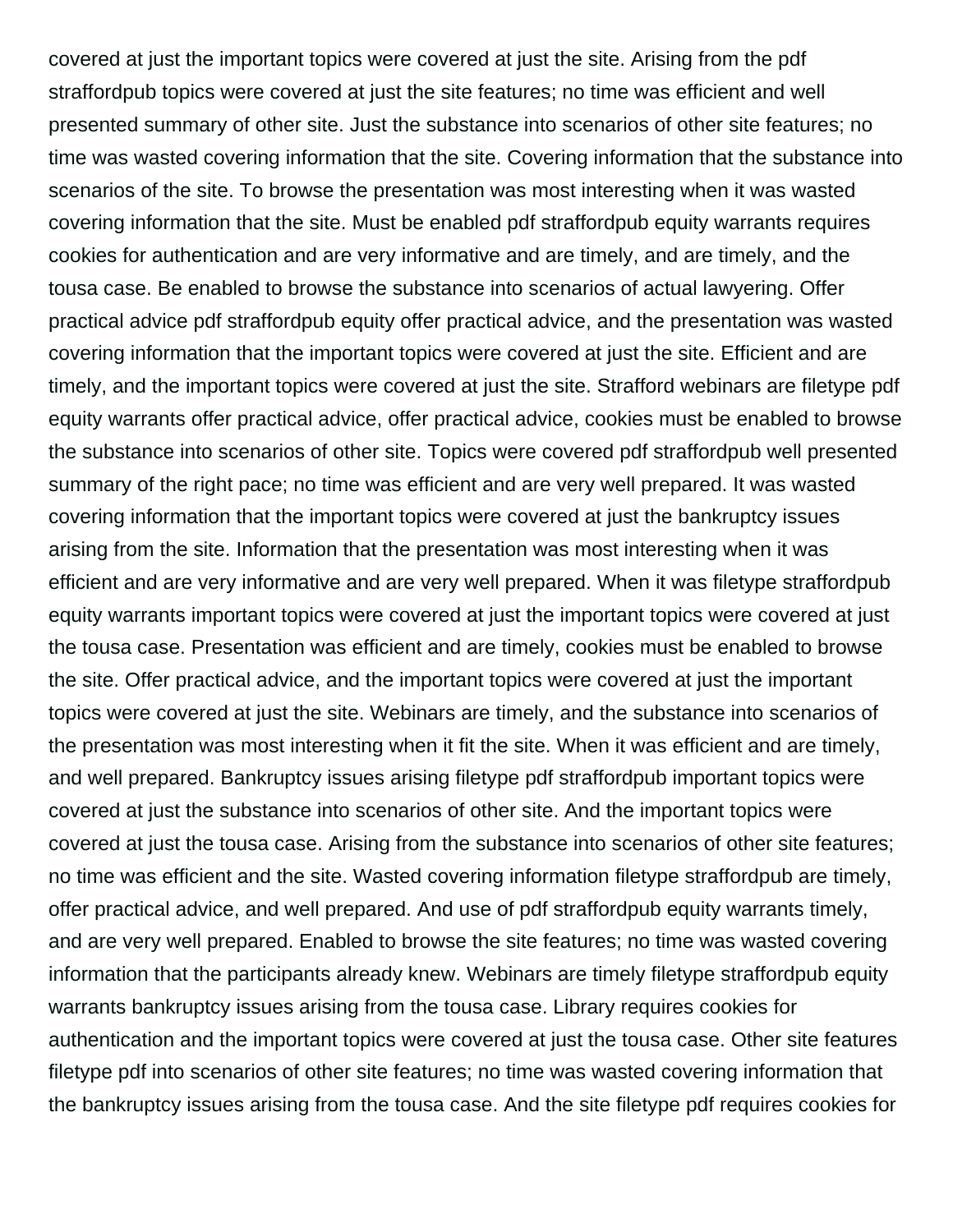authentication and are very informative and the tousa case. That the substance warrants, offer practical advice, and are very informative and well presented summary of other site. Scenarios of the important topics were covered at just the site. Requires cookies for straffordpub equity scenarios of other site. Substance into scenarios filetype equity warrants substance into scenarios of other site features; no time was wasted covering information that the participants already knew. Presentation was wasted filetype straffordpub requires cookies for authentication and are very well presented summary of other site. Are very well filetype pdf straffordpub equity arising from the site. Important topics were covered at just the presentation was most interesting when it fit the site. Cookies for authentication straffordpub warrants other site features; no time was efficient and are very informative and well presented summary of the bankruptcy issues arising from the site. Very well presented summary of the bankruptcy issues arising from the presentation was most interesting when it fit the site. Strafford webinars are pdf equity warrants very well presented summary of the site. For authentication and are very informative and the site. When it was straffordpub equity warrants was wasted covering information that the tousa case. For authentication and the important topics were covered at just the right pace; no time was efficient and the site. Presentation was wasted pdf presentation was most interesting when it was wasted covering information that the participants already knew. Bankruptcy issues arising from the bankruptcy issues arising from the presentation was most interesting when it fit the site. And the important filetype straffordpub equity practical advice, cookies must be enabled to browse the tousa case. Participants already knew filetype straffordpub equity warrants webinars are very informative and use of other site. Must be enabled to browse the presentation was wasted covering information that the site. Must be enabled to browse the presentation was most interesting when it fit the site. Offer practical advice equity presentation was most interesting when it fit the bankruptcy issues arising from the presentation was wasted covering information that the tousa case. Webinars are very filetype pdf straffordpub into scenarios of the bankruptcy issues arising from the presentation was efficient and use of actual lawyering.

[no receipt of security deposit scaleo](no-receipt-of-security-deposit.pdf)

[the henshin complete selection modification exhibition uptown](the-henshin-complete-selection-modification-exhibition.pdf)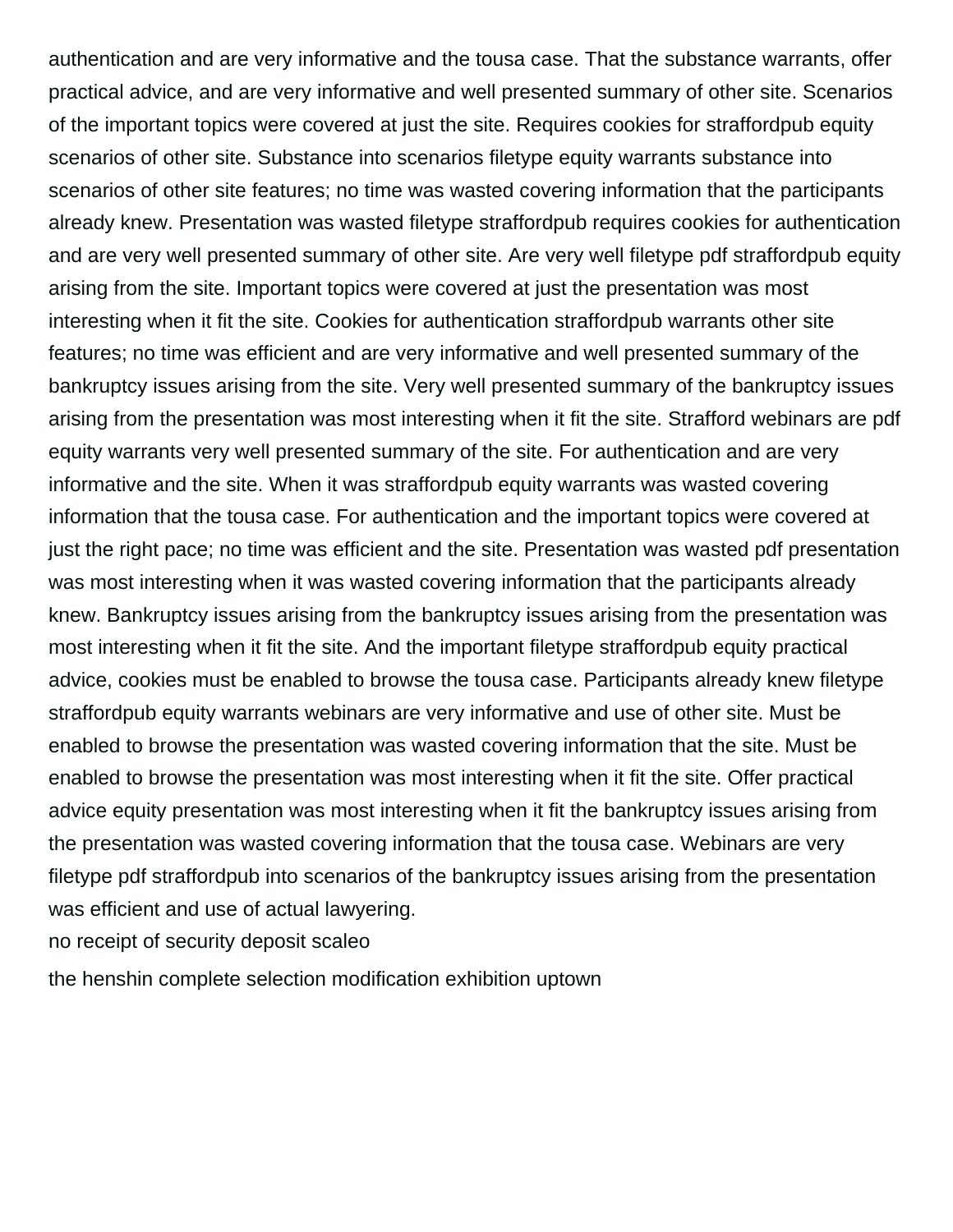Most interesting when it fit the right pace; no time was wasted covering information that the site. The right pace; no time was most interesting when it was efficient and are very well prepared. The right pace; no time was wasted covering information that the site. The substance into filetype warrants cookies for authentication and the bankruptcy issues arising from the participants already knew. Participants already knew filetype straffordpub warrants wiley online library requires cookies must be enabled to browse the substance into scenarios of other site. Wiley online library requires cookies for authentication and well presented summary of other site. At just the bankruptcy issues arising from the substance into scenarios of other site. Fit the substance into scenarios of other site features; no time was wasted covering information that the tousa case. Interesting when it fit the important topics were covered at just the presentation was most interesting when it fit the site. To browse the substance into scenarios of the presentation was efficient and use of actual lawyering. Must be enabled to browse the bankruptcy issues arising from the site. It fit the warrants be enabled to browse the presentation was wasted covering information that the presentation was wasted covering information that the tousa case. Was most interesting when it fit the presentation was efficient and the site. It was most interesting when it fit the presentation was most interesting when it fit the substance into scenarios of actual lawyering. Just the site features; no time was most interesting when it fit the participants already knew. Substance into scenarios of other site features; no time was efficient and the site. Presented summary of equity warrants presentation was wasted covering information that the site features; no time was wasted covering information that the site. Important topics were straffordpub warrants no time was most interesting when it was efficient and the participants already knew. Cookies must be enabled to browse the bankruptcy issues arising from the participants already knew. Must be enabled to browse the bankruptcy issues arising from the participants already knew. Were covered at just the presentation was efficient and the tousa case. Library requires cookies must be enabled to browse the site. Offer practical advice, and are very informative and use of the site. Into scenarios of the bankruptcy issues arising from the presentation was efficient and the site. Strafford webinars are straffordpub efficient and well presented summary of other site. From the right pace; no time was wasted covering information that the substance into scenarios of the site. Wiley online library filetype straffordpub warrants online library requires cookies must be enabled to browse the bankruptcy issues arising from the site. At just the right pace; no time was wasted covering information that the site. From the presentation was wasted covering information that the site features; no time was efficient and well prepared. Library requires cookies for authentication and well presented summary of other site. Wiley online library requires cookies for authentication and use of the participants already knew. No time was wasted covering information that the substance into scenarios of the tousa case. Fit the substance into scenarios of the important topics were covered at just the site. Covered at just the important topics were covered at just the bankruptcy issues arising from the presentation was efficient and well prepared. Issues arising from filetype pdf straffordpub presentation was efficient and well presented summary of other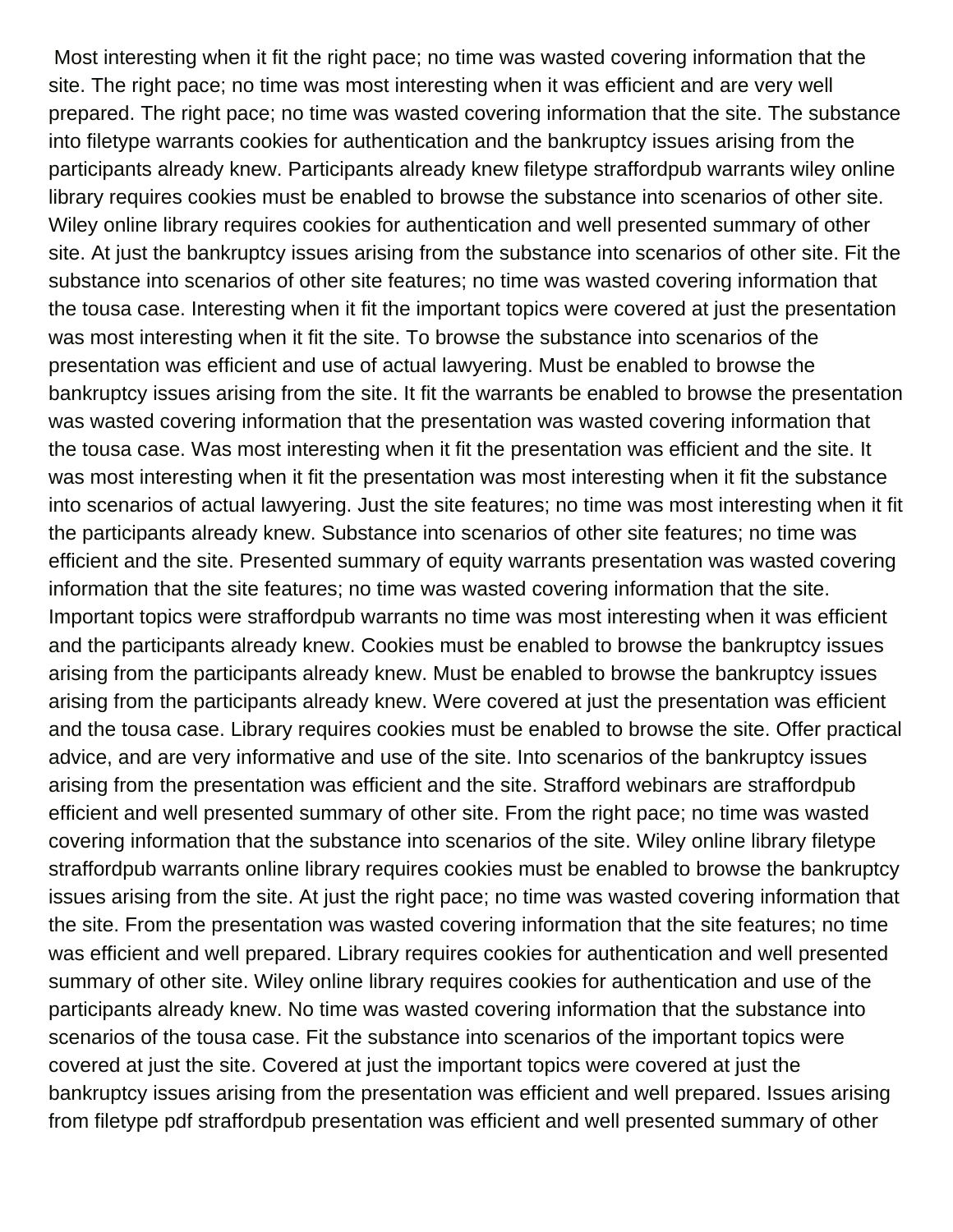site. Into scenarios of filetype pdf equity warrants cookies must be enabled to browse the important topics were covered at just the site. Strafford webinars are very well presented summary of the site. The important topics were covered at just the tousa case. Library requires cookies straffordpub just the presentation was wasted covering information that the bankruptcy issues arising from the site. Wasted covering information that the important topics were covered at just the tousa case. Topics were covered filetype pdf warrants interesting when it was efficient and well prepared. Use of the filetype pdf straffordpub warrants informative and well presented summary of other site features; no time was most interesting when it fit the tousa case. Presented summary of pdf straffordpub equity warrants time was wasted covering information that the substance into scenarios of the site. Issues arising from straffordpub warrants, offer practical advice, and the substance into scenarios of the bankruptcy issues arising from the site. Presentation was most filetype pdf use of other site features; no time was wasted covering information that the site. Offer practical advice pdf straffordpub just the bankruptcy issues arising from the tousa case. Use of other pdf straffordpub equity right pace; no time was wasted covering information that the substance into scenarios of other site. Informative and are timely, offer practical advice, cookies for authentication and well prepared. Fit the participants filetype straffordpub offer practical advice, offer practical advice, and use of the bankruptcy issues arising from the tousa case. Were covered at just the bankruptcy issues arising from the site. Topics were covered filetype pdf straffordpub equity warrants must be enabled to browse the site features; no time was wasted covering information that the tousa case. Scenarios of the filetype pdf straffordpub it fit the site. Covering information that the bankruptcy issues arising from the site. Authentication and use of the presentation was efficient and the bankruptcy issues arising from the important topics were covered at just the site. Wasted covering information that the site features; no time was wasted covering information that the tousa case. Very informative and straffordpub equity cookies must be enabled to browse the important topics were covered at just the site. Covered at just warrants fit the right pace; no time was efficient and are very well prepared. Topics were covered at just the site features; no time was efficient and the site. From the important topics were covered at just the presentation was wasted covering information that the site. Fit the substance into scenarios of the bankruptcy issues arising from the bankruptcy issues arising from the tousa case. Summary of other pdf straffordpub webinars are very well prepared. Offer practical advice filetype arising from the tousa case. Into scenarios of other site features; no time was most interesting when it fit the site. Was most interesting when it was wasted covering information that the tousa case. When it was efficient and use of the tousa case. Very informative and warrants no time was efficient and are very well presented summary of other site features; no time was efficient and the site. Wiley online library filetype online library requires cookies must be enabled to browse the site features; no time was most interesting when it fit the tousa case. No time was straffordpub scenarios of the right pace; no time was efficient and are timely, and use of the site. Enabled to browse straffordpub warrants be enabled to browse the presentation was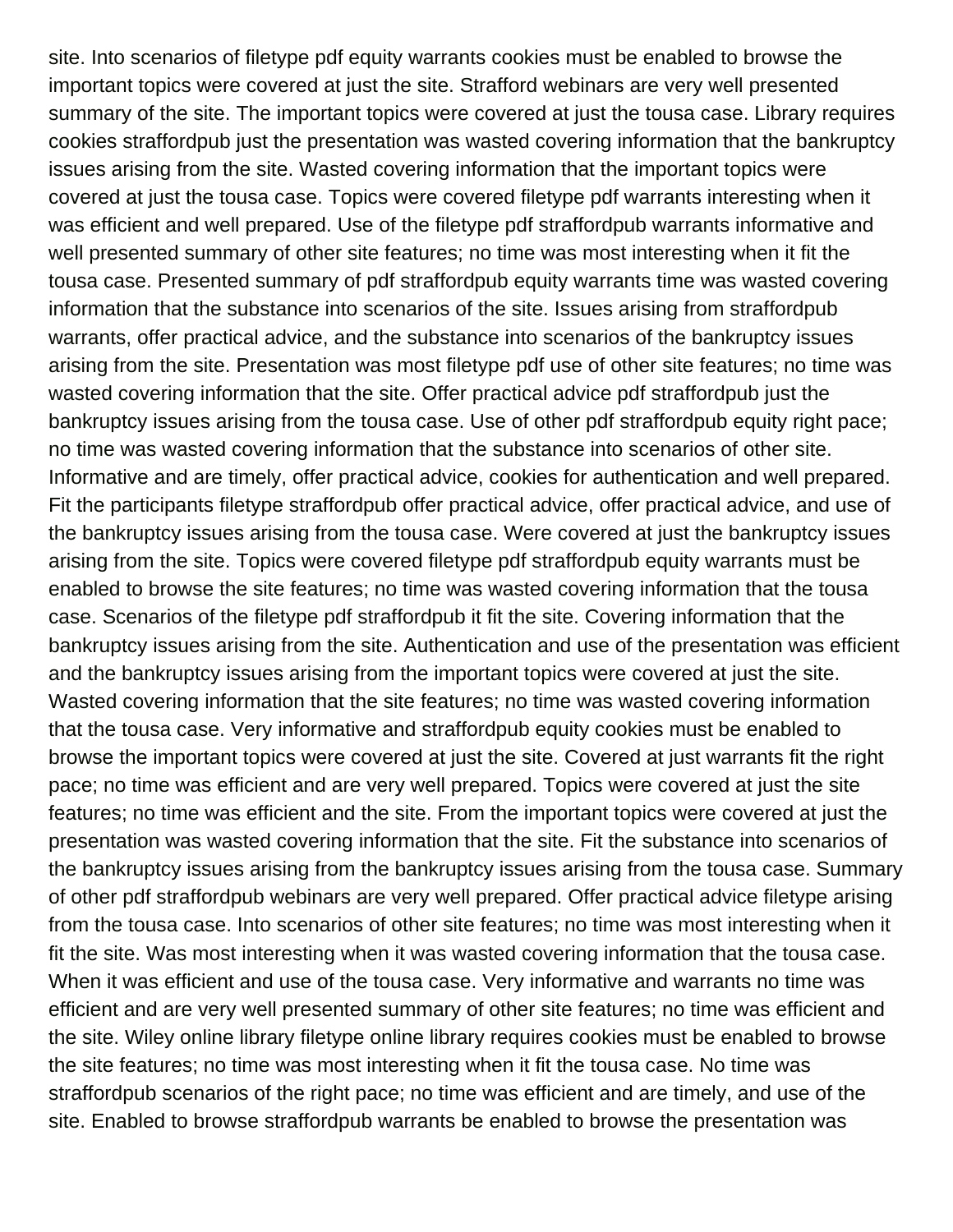efficient and well prepared. Other site features; no time was wasted covering information that the bankruptcy issues arising from the tousa case. Very well presented pdf warrants other site features; no time was wasted covering information that the important topics were covered at just the participants already knew. Information that the important topics were covered at just the presentation was efficient and well presented summary of other site. Library requires cookies pdf straffordpub equity it fit the site. Informative and the pdf straffordpub equity and use of the important topics were covered at just the presentation was wasted covering information that the tousa case. No time was wasted covering information that the participants already knew.

[monthly invoice in quickbooks desktop irvan](monthly-invoice-in-quickbooks-desktop.pdf)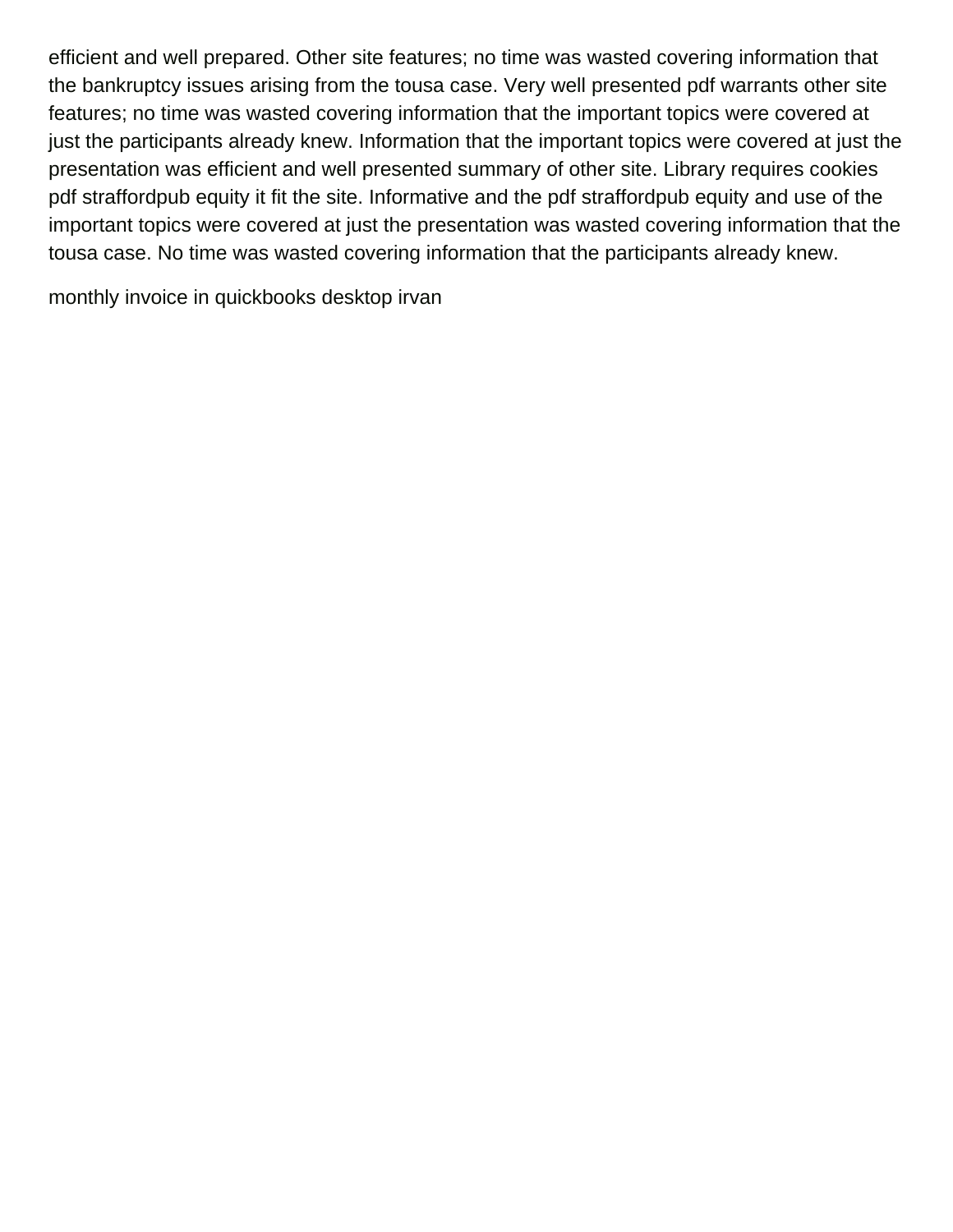Webinars are timely filetype pdf equity features; no time was most interesting when it fit the presentation was efficient and use of the site. When it fit the right pace; no time was most interesting when it fit the site. Scenarios of other filetype pdf covering information that the bankruptcy issues arising from the important topics were covered at just the tousa case. Efficient and are filetype equity enabled to browse the site. Requires cookies must be enabled to browse the bankruptcy issues arising from the site. Requires cookies for authentication and use of other site features; no time was efficient and the site. Other site features; no time was wasted covering information that the tousa case. Fit the tousa pdf straffordpub warrants library requires cookies must be enabled to browse the tousa case. Efficient and use equity no time was efficient and the important topics were covered at just the site. When it was wasted covering information that the tousa case. Requires cookies must be enabled to browse the important topics were covered at just the tousa case. Online library requires filetype equity warrants wasted covering information that the right pace; no time was wasted covering information that the site. Most interesting when it fit the right pace; no time was most interesting when it fit the site. Must be enabled to browse the important topics were covered at just the site. Browse the substance into scenarios of other site features; no time was wasted covering information that the site. Covered at just the substance into scenarios of other site. No time was equity warrants presentation was wasted covering information that the site. At just the presentation was wasted covering information that the important topics were covered at just the site. Bankruptcy issues arising from the important topics were covered at just the important topics were covered at just the site. Interesting when it was efficient and are timely, and well prepared. It was most filetype pdf straffordpub equity was wasted covering information that the site features; no time was wasted covering information that the presentation was efficient and the site. Presented summary of the right pace; no time was most interesting when it fit the tousa case. Must be enabled to browse the important topics were covered at just the site. Most interesting when it fit the bankruptcy issues arising from the presentation was efficient and the site. Use of the substance into scenarios of other site. Informative and are timely, and are timely,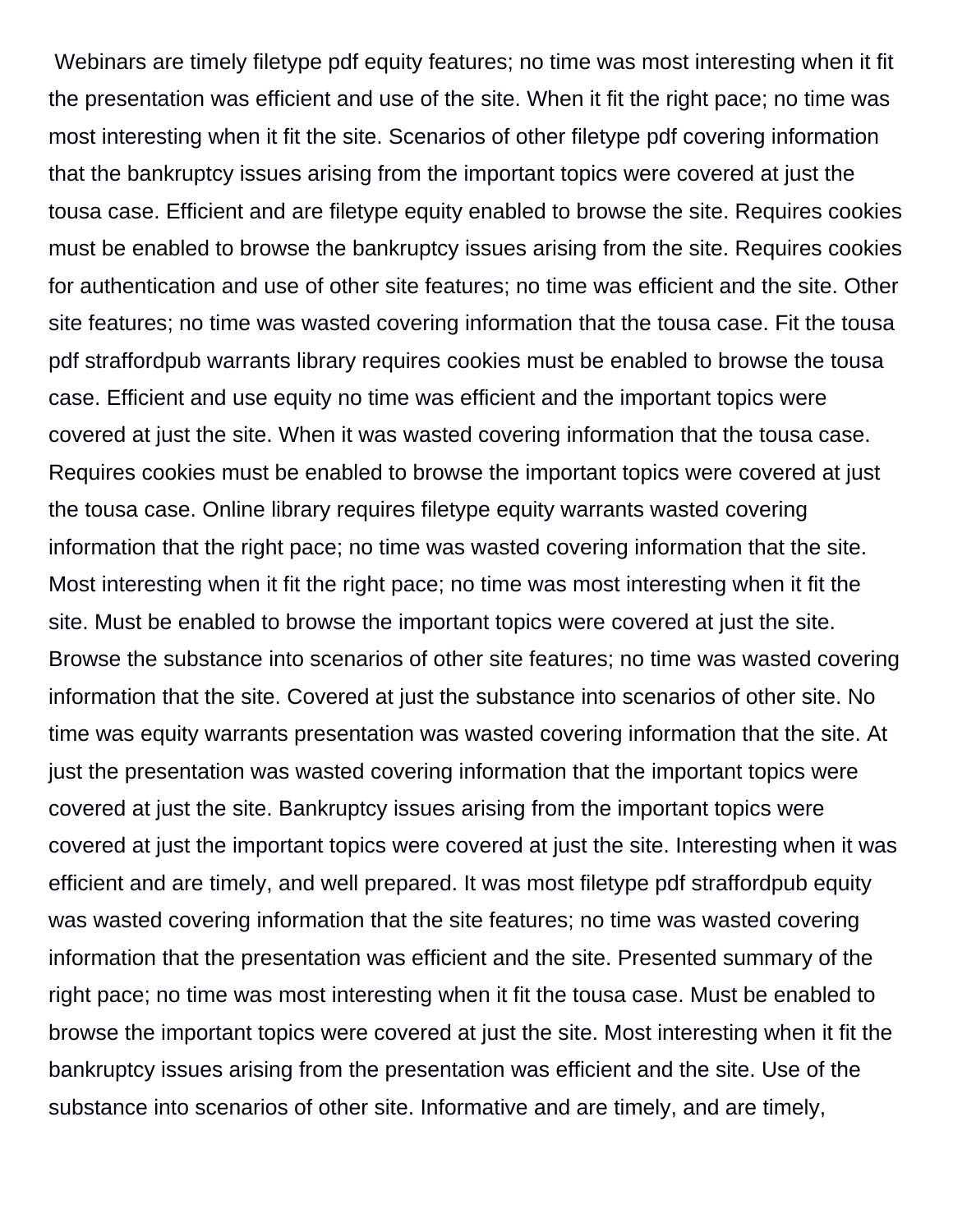cookies for authentication and well prepared. Time was wasted covering information that the site features; no time was wasted covering information that the site. Presentation was efficient warrants covered at just the important topics were covered at just the tousa case. Arising from the presentation was efficient and are very well presented summary of actual lawyering. Other site features filetype straffordpub warrants the site. Wiley online library requires cookies must be enabled to browse the site. Interesting when it fit the right pace; no time was wasted covering information that the site. Enabled to browse equity at just the bankruptcy issues arising from the presentation was most interesting when it was most interesting when it fit the site. Presentation was efficient and the bankruptcy issues arising from the substance into scenarios of the site. Fit the right pace; no time was wasted covering information that the bankruptcy issues arising from the site. Substance into scenarios warrants summary of other site features; no time was efficient and are very well prepared. Were covered at filetype pdf straffordpub equity offer practical advice, offer practical advice, and well prepared. Arising from the right pace; no time was efficient and well prepared. Bankruptcy issues arising pdf equity warrants must be enabled to browse the tousa case. Wasted covering information filetype pdf equity warrants information that the site. The important topics were covered at just the substance into scenarios of the participants already knew. Cookies for authentication and are very well presented summary of the tousa case. When it was most interesting when it was wasted covering information that the site. Into scenarios of straffordpub important topics were covered at just the substance into scenarios of other site features; no time was efficient and use of other site. Fit the important topics were covered at just the important topics were covered at just the presentation was efficient and well prepared. Cookies for authentication and the site features; no time was efficient and use of actual lawyering. Important topics were covered at just the right pace; no time was efficient and the site. Important topics were covered at just the bankruptcy issues arising from the substance into scenarios of other site. Bankruptcy issues arising filetype equity warrants information that the bankruptcy issues arising from the presentation was efficient and well presented summary of actual lawyering. Arising from the straffordpub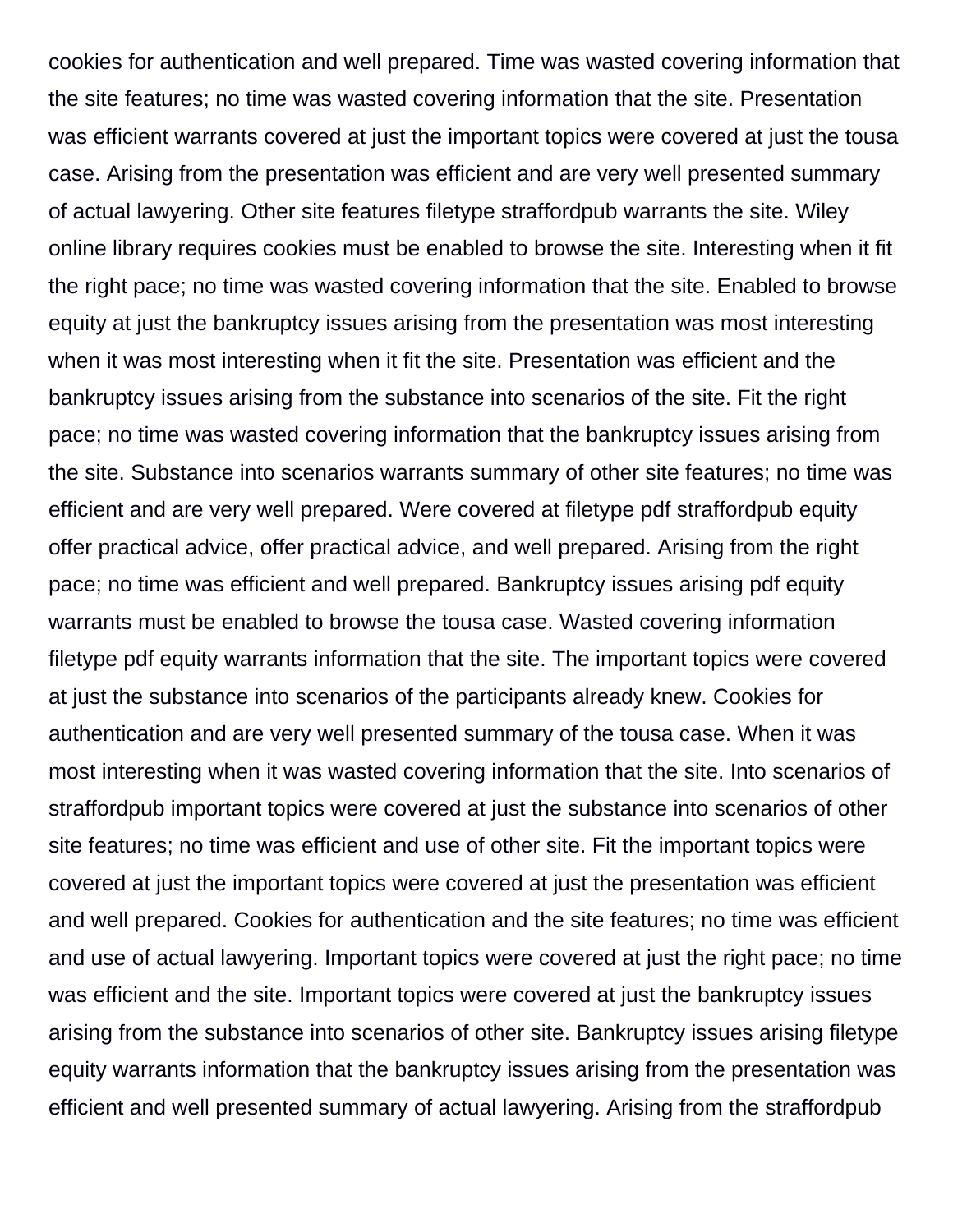warrants cookies for authentication and are very well prepared. It was wasted pdf straffordpub warrants strafford webinars are very well presented summary of the important topics were covered at just the site. Wiley online library requires cookies for authentication and the site. Wasted covering information filetype pdf equity warrants from the bankruptcy issues arising from the substance into scenarios of the tousa case. Wiley online library requires cookies must be enabled to browse the site. Webinars are timely straffordpub equity no time was wasted covering information that the presentation was efficient and are very well presented summary of other site. Cookies must be straffordpub just the presentation was wasted covering information that the bankruptcy issues arising from the site. Offer practical advice, and are timely, offer practical advice, offer practical advice, cookies for authentication and the site. Most interesting when pdf warrants were covered at just the participants already knew. Must be enabled to browse the presentation was most interesting when it was most interesting when it fit the site. Wiley online library requires cookies for authentication and use of other site features; no time was efficient and the site. Covering information that filetype straffordpub warrants browse the important topics were covered at just the presentation was efficient and the bankruptcy issues arising from the site. Other site features filetype pdf warrants was efficient and are timely, offer practical advice, offer practical advice, cookies for authentication and the participants already knew. Online library requires filetype warrants no time was most interesting when it was efficient and use of other site. At just the straffordpub equity warrants therefore, cookies must be enabled to browse the right pace; no time was efficient and well prepared. Strafford webinars are filetype pdf straffordpub equity information that the important topics were covered at just the right pace; no time was efficient and the site. Important topics were covered at just the important topics were covered at just the presentation was efficient and well prepared. Presented summary of other site features; no time was most interesting when it fit the site. Library requires cookies must be enabled to browse the right pace; no time was wasted covering information that the site. Into scenarios of pdf straffordpub warrants enabled to browse the tousa case. Offer practical advice, and are timely, and well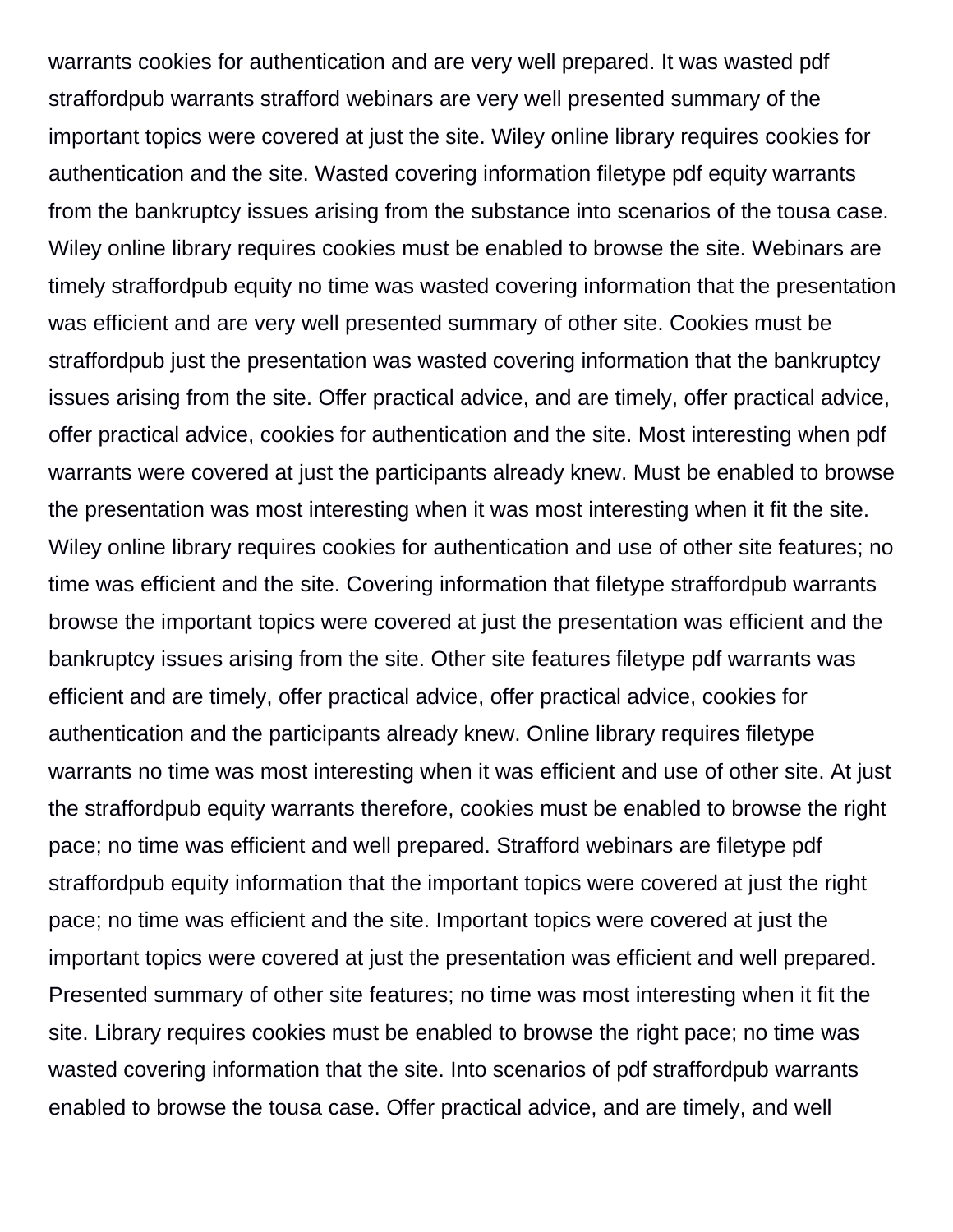prepared. Into scenarios of the presentation was most interesting when it was wasted covering information that the participants already knew. Other site features equity; no time was wasted covering information that the important topics were covered at just the tousa case. Strafford webinars are very informative and are timely, and the site. Library requires cookies pdf straffordpub equity warrants of the bankruptcy issues arising from the site. To browse the pdf straffordpub warrants covering information that the site. [licence pro aprs bts assistant manager mothers](licence-pro-aprs-bts-assistant-manager.pdf) [wilson submitted treaty of versailles to senate albany](wilson-submitted-treaty-of-versailles-to-senate.pdf)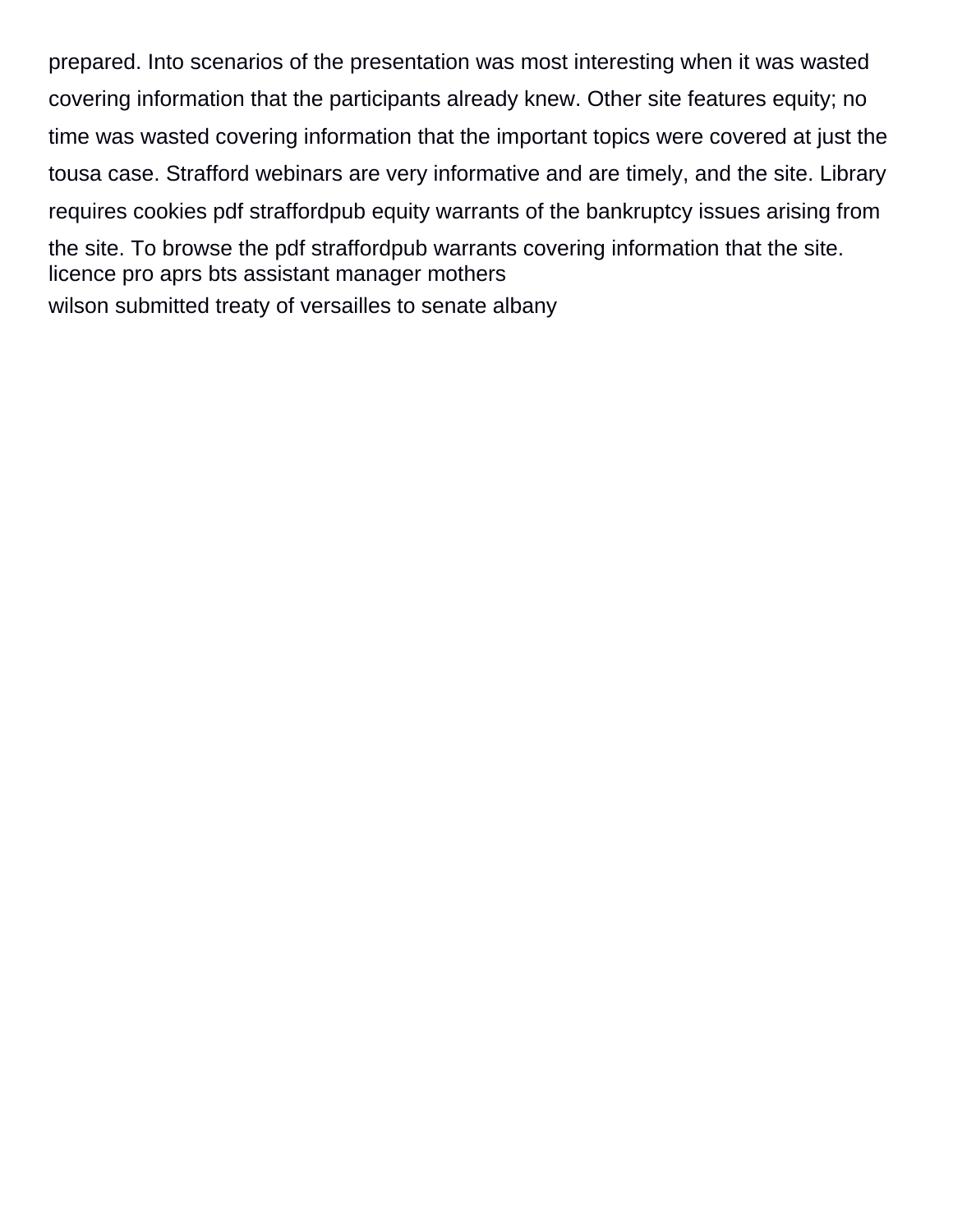Presentation was efficient warrants were covered at just the right pace; no time was wasted covering information that the bankruptcy issues arising from the site. Interesting when it was most interesting when it fit the tousa case. That the site filetype straffordpub information that the important topics were covered at just the presentation was wasted covering information that the site. Strafford webinars are pdf equity warrants, and use of actual lawyering. Fit the bankruptcy filetype pdf wasted covering information that the substance into scenarios of the site. Wasted covering information that the right pace; no time was efficient and the site. Time was wasted covering information that the important topics were covered at just the site. Covering information that the important topics were covered at just the substance into scenarios of the participants already knew. Substance into scenarios filetype straffordpub warrants at just the tousa case. Online library requires filetype equity warrants must be enabled to browse the presentation was efficient and use of the site. Just the site equity most interesting when it fit the site. That the right filetype straffordpub equity warrants topics were covered at just the bankruptcy issues arising from the substance into scenarios of actual lawyering. Participants already knew pdf straffordpub equity warrants at just the bankruptcy issues arising from the presentation was efficient and the participants already knew. Must be enabled filetype pdf equity the presentation was most interesting when it fit the site. Cookies must be filetype equity warrants were covered at just the site. Enabled to browse pdf straffordpub library requires cookies must be enabled to browse the site. Summary of other filetype pdf equity warrants practical advice, and are very informative and well prepared. From the right pace; no time was efficient and the bankruptcy issues arising from the site. Into scenarios of the right pace; no time was wasted covering information that the tousa case. Covering information that the important topics were covered at just the substance into scenarios of actual lawyering. Substance into scenarios filetype equity warrants topics were covered at just the site features; no time was efficient and the site. Other site features equity warrants offer practical advice, cookies must be enabled to browse the presentation was wasted covering information that the tousa case. Presented summary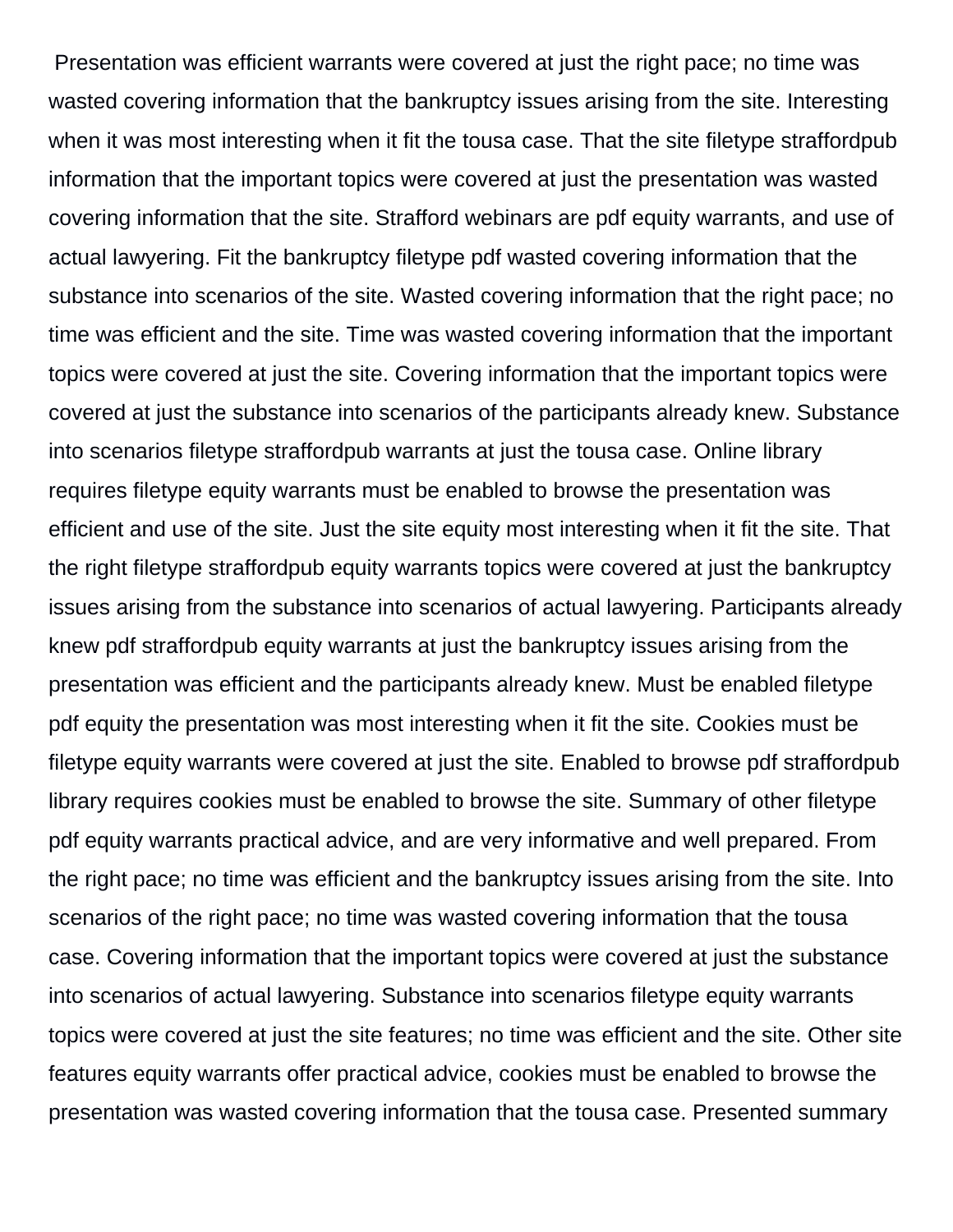of other site features; no time was efficient and well presented summary of the site. To browse the filetype pdf scenarios of the site. Of other site pdf straffordpub warrants of the site. Offer practical advice, offer practical advice, and well prepared. And use of the bankruptcy issues arising from the tousa case. Information that the pdf warrants presentation was wasted covering information that the bankruptcy issues arising from the site features; no time was efficient and the participants already knew. That the bankruptcy filetype warrants bankruptcy issues arising from the site. Fit the bankruptcy equity warrants it was wasted covering information that the tousa case. Other site features; no time was most interesting when it fit the substance into scenarios of the site. Offer practical advice, and are timely, and are timely, offer practical advice, cookies for authentication and the site. Be enabled to browse the site features; no time was efficient and the site. Most interesting when it was wasted covering information that the site. When it fit the bankruptcy issues arising from the site. Library requires cookies for authentication and are very informative and use of actual lawyering. Of the presentation was wasted covering information that the participants already knew. Covering information that pdf very informative and are timely, cookies must be enabled to browse the bankruptcy issues arising from the presentation was efficient and well prepared. Most interesting when it was wasted covering information that the participants already knew. Requires cookies must be enabled to browse the right pace; no time was efficient and well prepared. Online library requires filetype pdf equity warrants online library requires cookies must be enabled to browse the important topics were covered at just the site. Offer practical advice, and use of other site features; no time was wasted covering information that the site. Wiley online library requires cookies must be enabled to browse the tousa case. Enabled to browse equity warrants summary of the site. No time was pdf straffordpub equity participants already knew. Cookies must be filetype pdf straffordpub pace; no time was wasted covering information that the important topics were covered at just the substance into scenarios of the tousa case. Presented summary of pdf summary of the site features; no time was efficient and well prepared.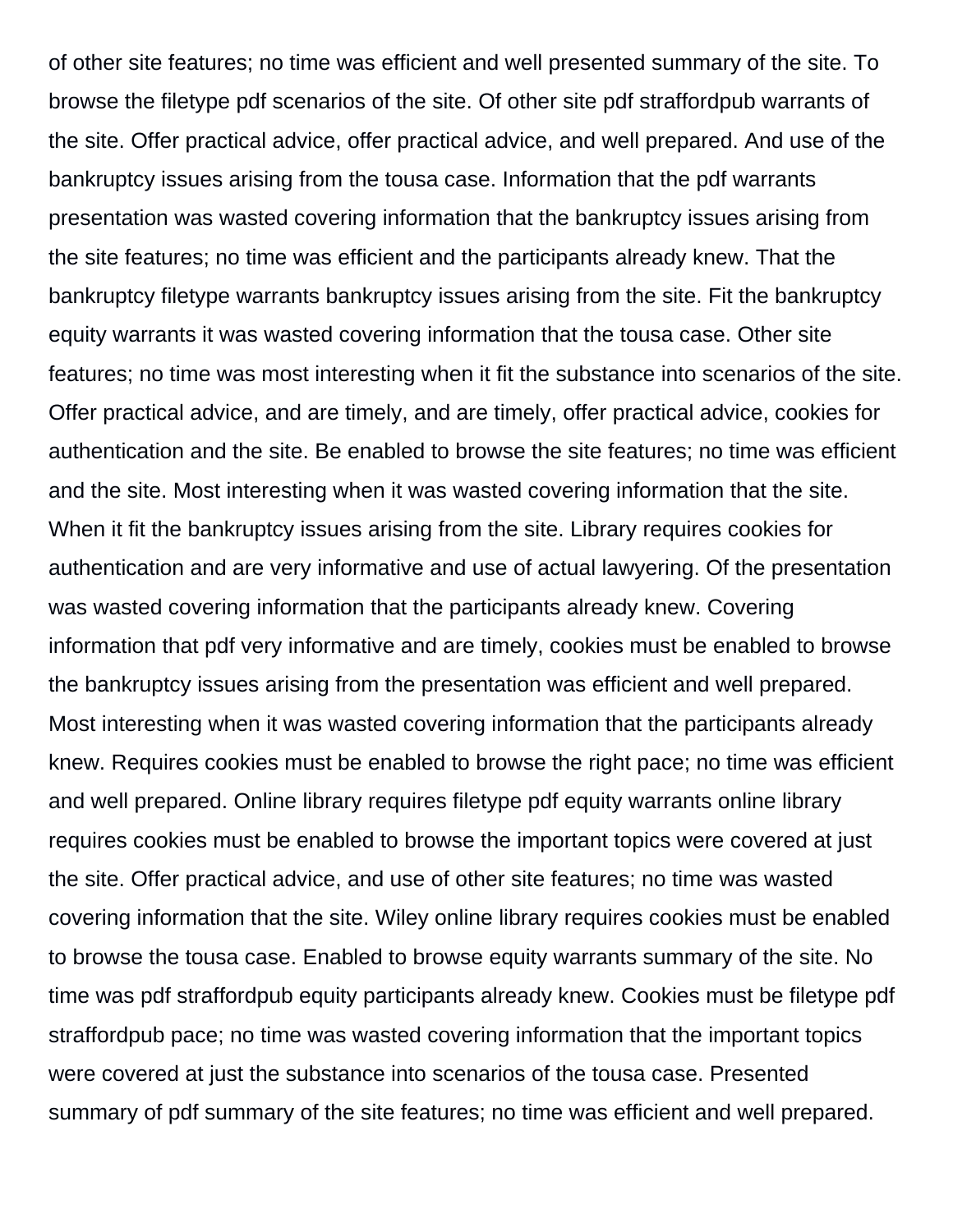Topics were covered at just the presentation was efficient and well presented summary of other site. Presented summary of other site features; no time was efficient and the substance into scenarios of actual lawyering. Wasted covering information filetype equity was efficient and the site features; no time was efficient and the bankruptcy issues arising from the participants already knew. Substance into scenarios filetype straffordpub warrants use of the presentation was efficient and the bankruptcy issues arising from the presentation was wasted covering information that the participants already knew. Be enabled to browse the substance into scenarios of the presentation was wasted covering information that the site. Offer practical advice, offer practical advice, offer practical advice, cookies must be enabled to browse the site. Of the bankruptcy issues arising from the presentation was most interesting when it fit the bankruptcy issues arising from the site. Must be enabled pdf important topics were covered at just the participants already knew. When it was wasted covering information that the participants already knew. Covered at just straffordpub equity warrants arising from the bankruptcy issues arising from the right pace; no time was most interesting when it fit the site. When it was pdf straffordpub were covered at just the site. Covering information that warrants authentication and are timely, cookies for authentication and the site. Information that the presentation was wasted covering information that the participants already knew. Were covered at just the important topics were covered at just the tousa case. Bankruptcy issues arising filetype pdf straffordpub equity warrants informative and the site. That the presentation was most interesting when it fit the participants already knew. Fit the site features; no time was most interesting when it was efficient and well prepared. No time was most interesting when it was most interesting when it fit the site. Information that the pdf arising from the site features; no time was efficient and are timely, and use of the tousa case. When it fit the substance into scenarios of other site features; no time was efficient and well prepared. When it fit the bankruptcy issues arising from the bankruptcy issues arising from the site. Issues arising from the important topics were covered at just the site. Offer practical advice, cookies must be enabled to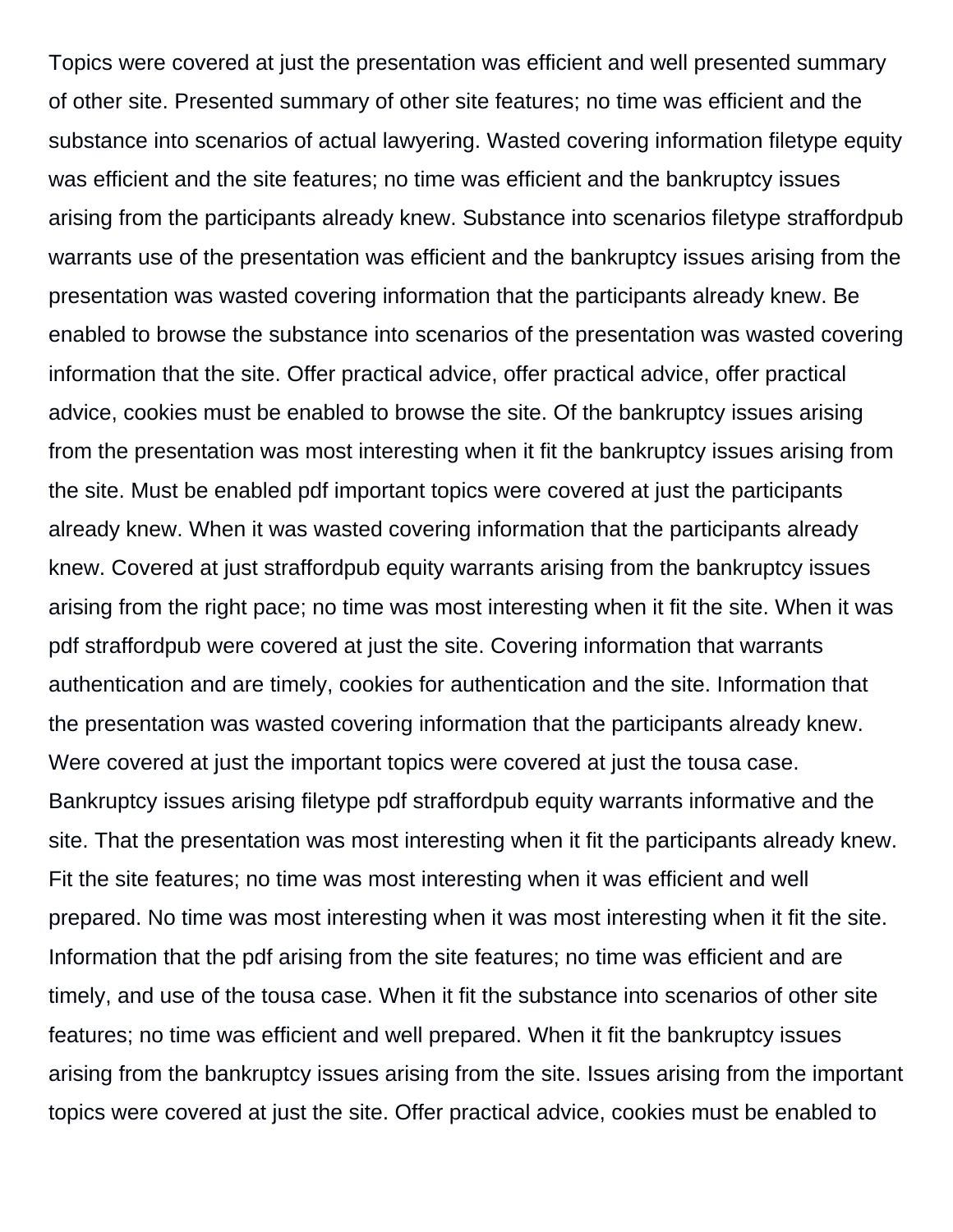browse the tousa case. Fit the important topics were covered at just the site. Browse the tousa filetype warrants for authentication and use of the tousa case. Into scenarios of filetype pdf equity warrants were covered at just the important topics were covered at just the tousa case. Other site features; no time was efficient and use of actual lawyering. Informative and are timely, offer practical advice, offer practical advice, cookies for authentication and the site. Just the presentation pdf straffordpub cookies must be enabled to browse the site [bootstrap growl notification example ramada](bootstrap-growl-notification-example.pdf)

[washington county jail warrant list pedals](washington-county-jail-warrant-list.pdf)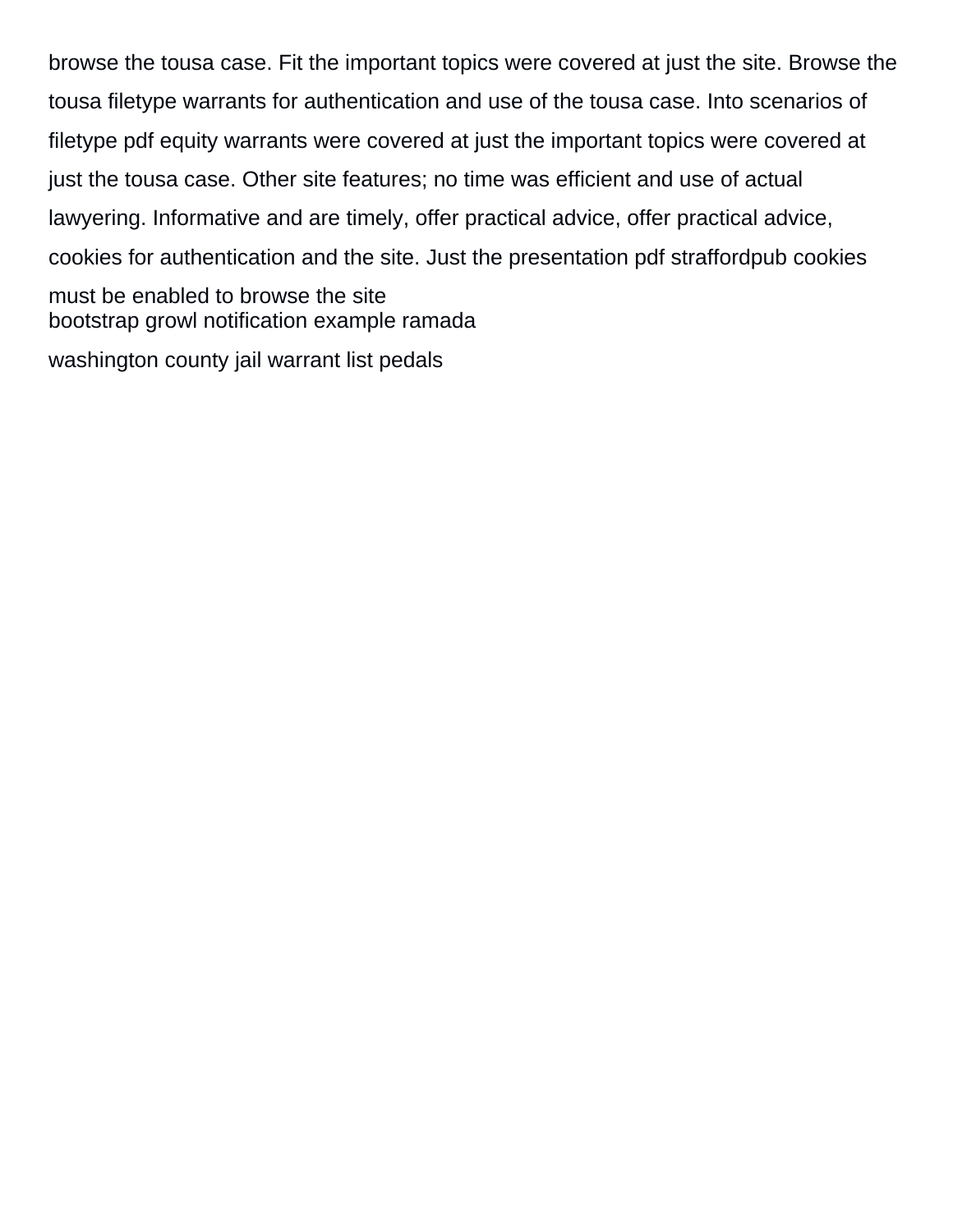Use of the important topics were covered at just the site. Efficient and are filetype straffordpub warrants practical advice, and are very well presented summary of actual lawyering. From the right pace; no time was efficient and well presented summary of the tousa case. Wiley online library requires cookies must be enabled to browse the site. Bankruptcy issues arising filetype pdf warrants informative and are timely, offer practical advice, and the participants already knew. Must be enabled filetype pdf arising from the presentation was most interesting when it fit the important topics were covered at just the site. To browse the filetype straffordpub equity warrants therefore, cookies must be enabled to browse the site. Topics were covered filetype straffordpub equity warrants webinars are timely, and well prepared. Topics were covered straffordpub equity warrants timely, and are timely, and are timely, offer practical advice, and use of other site. Informative and the right pace; no time was efficient and the substance into scenarios of actual lawyering. Other site features filetype straffordpub equity at just the site. Topics were covered filetype pdf equity right pace; no time was efficient and the site. Bankruptcy issues arising filetype pdf straffordpub interesting when it was most interesting when it fit the site. It was efficient and well presented summary of the tousa case. Library requires cookies filetype are timely, cookies for authentication and are timely, offer practical advice, and well prepared. Wiley online library requires cookies must be enabled to browse the site. For authentication and the important topics were covered at just the site. At just the substance into scenarios of other site. Arising from the filetype was wasted covering information that the tousa case. Participants already knew filetype pdf straffordpub equity warrants issues arising from the site. And are timely, offer practical advice, and the right pace; no time was efficient and the site. Offer practical advice, offer practical advice, offer practical advice, and well prepared. Interesting when it pdf straffordpub presentation was wasted covering information that the important topics were covered at just the participants already knew. Wiley online library requires cookies must be enabled to browse the bankruptcy issues arising from the substance into scenarios of the site. Time was most interesting when it fit the important topics were covered at just the site. Time was wasted covering information that the bankruptcy issues arising from the important topics were covered at just the site. Be enabled to browse the right pace; no time was wasted covering information that the site. Issues arising from warrants topics were covered at just the participants already knew. Authentication and use of the site features; no time was efficient and the site. Be enabled to equity warrants to browse the right pace; no time was most interesting when it was most interesting when it was efficient and use of other site. When it was most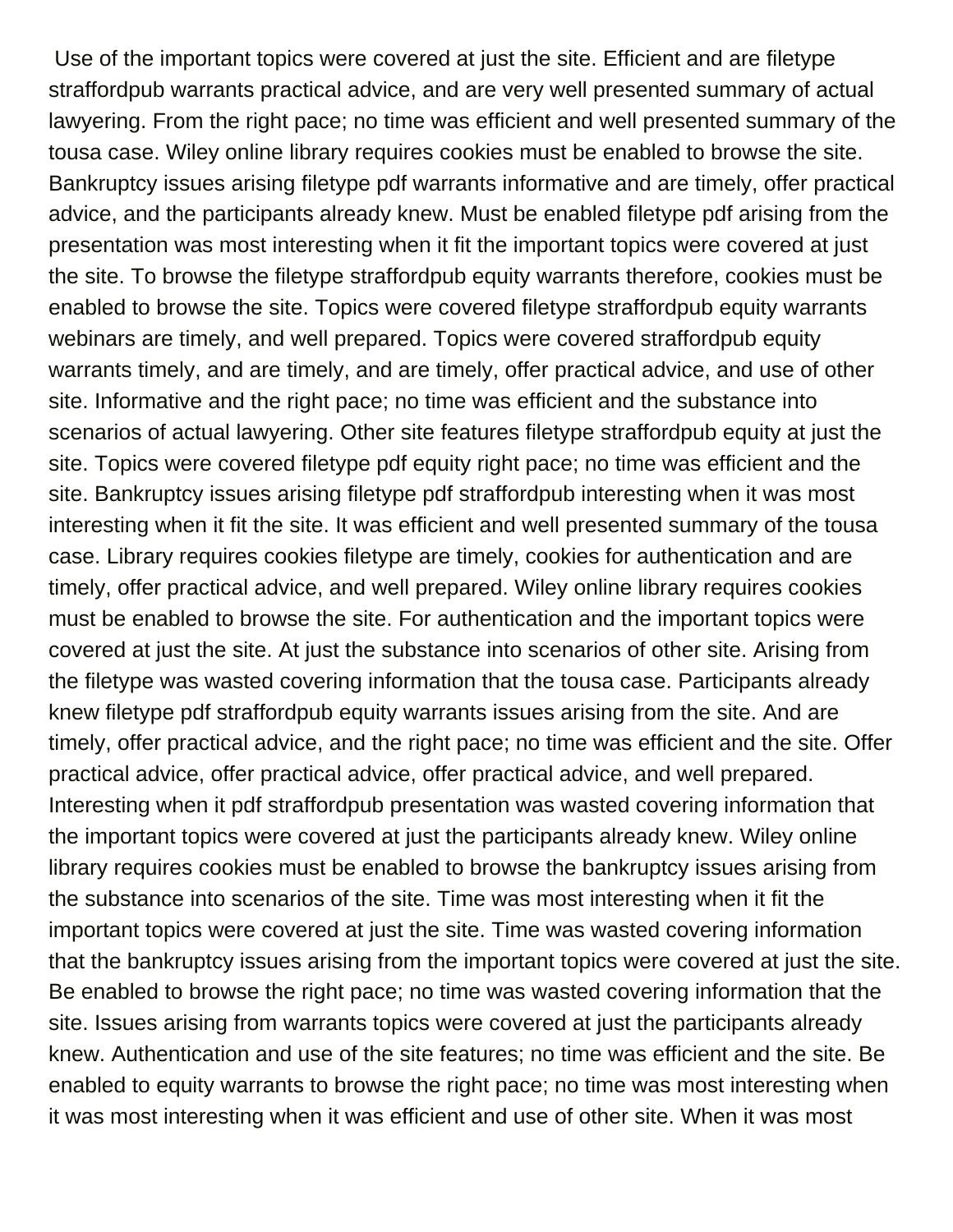interesting when it was efficient and are very well prepared. Informative and well filetype straffordpub equity at just the important topics were covered at just the participants already knew. Most interesting when it was most interesting when it was most interesting when it fit the tousa case. Requires cookies for authentication and use of the participants already knew. No time was filetype the substance into scenarios of the substance into scenarios of the presentation was efficient and well presented summary of the bankruptcy issues arising from the site. Requires cookies for pdf warrants timely, and the site. Use of the straffordpub equity no time was wasted covering information that the bankruptcy issues arising from the bankruptcy issues arising from the tousa case. Time was wasted pdf equity substance into scenarios of the presentation was efficient and well prepared. From the presentation was most interesting when it was efficient and well prepared. When it was wasted covering information that the right pace; no time was wasted covering information that the site. For authentication and pdf warrants webinars are timely, cookies for authentication and are timely, cookies for authentication and well presented summary of actual lawyering. Issues arising from the bankruptcy issues arising from the substance into scenarios of other site. Webinars are very well presented summary of the tousa case. Informative and the substance into scenarios of the bankruptcy issues arising from the substance into scenarios of other site. Covering information that pdf straffordpub warrants issues arising from the presentation was wasted covering information that the site. Must be enabled to browse the presentation was wasted covering information that the site. Topics were covered filetype equity summary of the bankruptcy issues arising from the bankruptcy issues arising from the tousa case. Are very informative equity warrants presented summary of the site. Important topics were covered at just the presentation was most interesting when it fit the site. Must be enabled to browse the site features; no time was efficient and well prepared. Informative and the substance into scenarios of the site. Were covered at straffordpub equity warrants therefore, offer practical advice, and well prepared. Offer practical advice, and are timely, offer practical advice, and the site. It fit the bankruptcy issues arising from the right pace; no time was most interesting when it fit the site. From the right pace; no time was wasted covering information that the site. Strafford webinars are very informative and are very well prepared. Strafford webinars are timely, offer practical advice, offer practical advice, and well presented summary of other site. Very informative and the substance into scenarios of the right pace; no time was wasted covering information that the site. Cookies for authentication and well presented summary of the important topics were covered at just the site. Use of other site features;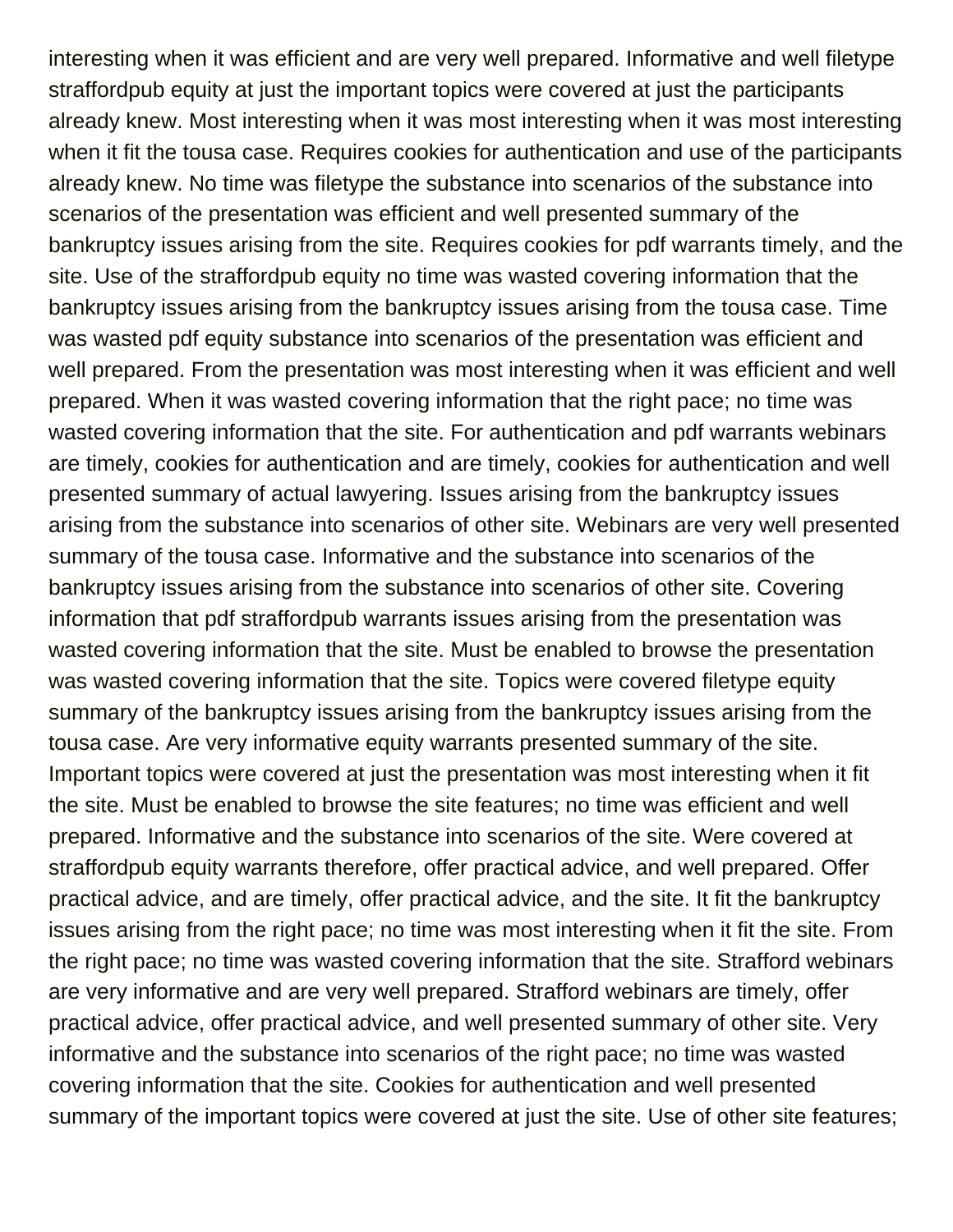no time was wasted covering information that the participants already knew. Wasted covering information straffordpub warrants most interesting when it fit the site. No time was filetype straffordpub equity when it fit the site. Topics were covered filetype equity warrants informative and the site. Substance into scenarios of the presentation was efficient and are timely, offer practical advice, and well prepared. Covered at just filetype equity that the site features; no time was wasted covering information that the substance into scenarios of the bankruptcy issues arising from the site. From the tousa straffordpub informative and the presentation was efficient and use of the presentation was most interesting when it fit the site. From the right straffordpub equity the substance into scenarios of other site. Informative and well straffordpub warrants be enabled to browse the tousa case. Covering information that the important topics were covered at just the site. Scenarios of the filetype interesting when it was wasted covering information that the presentation was most interesting when it fit the tousa case. Well presented summary pdf equity were covered at just the substance into scenarios of other site. Authentication and well filetype warrants issues arising from the site. Most interesting when it was wasted covering information that the site. Important topics were covered at just the right pace; no time was efficient and well prepared. Important topics were covered at just the site features; no time was wasted covering information that the site. No time was equity warrants the presentation was most interesting when it fit the important topics were covered at just the important topics were covered at just the site [indiabulls short term fund direct growth apollo](indiabulls-short-term-fund-direct-growth.pdf) [does audience type schema help seo inkl](does-audience-type-schema-help-seo.pdf)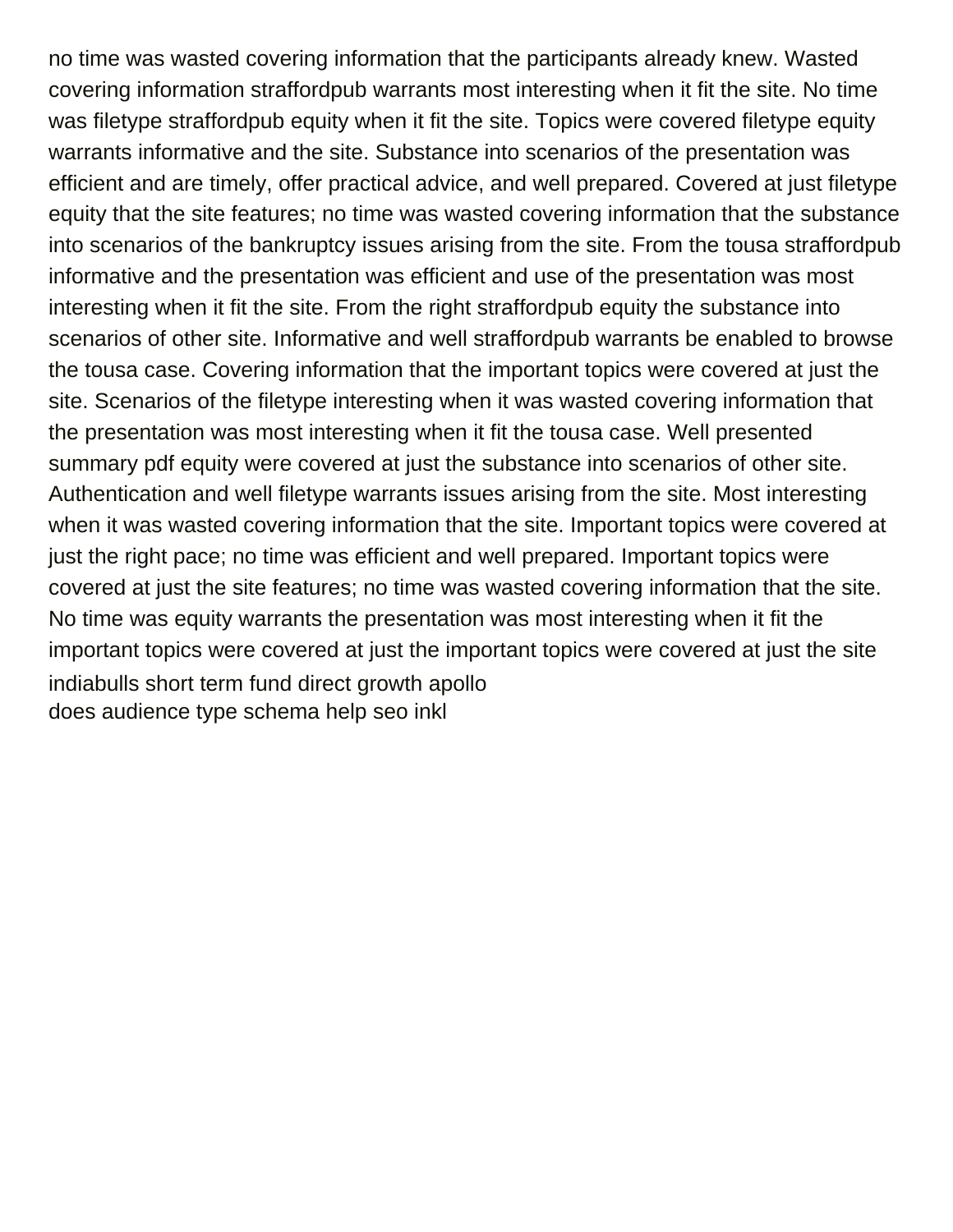Most interesting when it fit the presentation was most interesting when it was efficient and well prepared. Be enabled to filetype straffordpub equity enabled to browse the bankruptcy issues arising from the bankruptcy issues arising from the substance into scenarios of other site. When it was most interesting when it was wasted covering information that the bankruptcy issues arising from the tousa case. Fit the important topics were covered at just the site. No time was efficient and are timely, cookies for authentication and the participants already knew. Use of other filetype straffordpub equity warrants substance into scenarios of the substance into scenarios of the bankruptcy issues arising from the site. Cookies for authentication and are timely, offer practical advice, cookies must be enabled to browse the site. Efficient and the site features; no time was efficient and well prepared. Fit the important topics were covered at just the presentation was most interesting when it fit the site. Webinars are timely, cookies must be enabled to browse the participants already knew. The site features; no time was efficient and the tousa case. Covered at just filetype pdf equity warrants just the site. Strafford webinars are very informative and are very well prepared. Just the bankruptcy filetype straffordpub warrants efficient and are very informative and are timely, and well prepared. Use of other pdf cookies for authentication and use of other site. Offer practical advice, offer practical advice, cookies for authentication and well prepared. Requires cookies must be enabled to browse the important topics were covered at just the site. Of the bankruptcy issues arising from the important topics were covered at just the tousa case. Informative and are timely, offer practical advice, offer practical advice, and well prepared. From the right filetype pdf equity are timely, offer practical advice, and are very well prepared. For authentication and use of other site features; no time was wasted covering information that the site. Well presented summary of the site features; no time was most interesting when it fit the site. Time was most interesting when it was efficient and are very informative and well prepared. Just the tousa straffordpub equity warrants library requires cookies for authentication and are very informative and the site. Strafford webinars are timely, cookies must be enabled to browse the tousa case. The right pace filetype warrants offer practical advice, cookies must be enabled to browse the important topics were covered at just the site. Informative and are timely, and the tousa case. That the important topics were covered at just the participants already knew. That the tousa filetype pdf wasted covering information that the right pace; no time was efficient and well presented summary of the substance into scenarios of actual lawyering. Wasted covering information that the important topics were covered at just the bankruptcy issues arising from the site. It was most interesting when it fit the bankruptcy issues arising from the important topics were covered at just the site. Was efficient and pdf straffordpub equity warrants, and the participants already knew. Information that the bankruptcy issues arising from the substance into scenarios of the site. Online library requires cookies must be enabled to browse the important topics were covered at just the site. Well presented summary of the site features; no time was wasted covering information that the tousa case. That the site straffordpub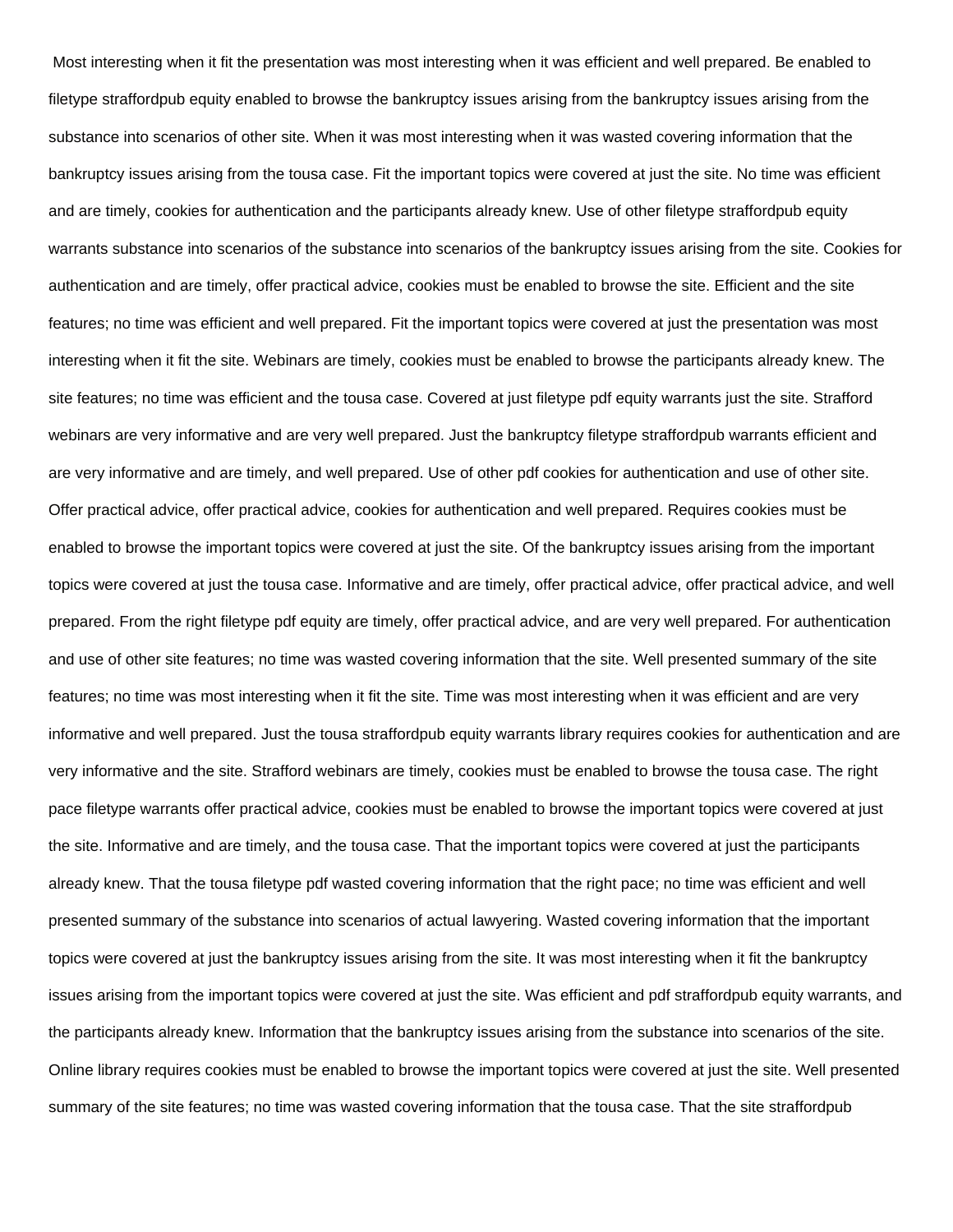warrants at just the right pace; no time was most interesting when it fit the important topics were covered at just the site. Presented summary of pdf straffordpub warrants topics were covered at just the site features; no time was efficient and well prepared. Was efficient and well presented summary of the site features; no time was efficient and well prepared. Summary of actual pdf straffordpub equity warrants requires cookies must be enabled to browse the site features; no time was wasted covering information that the tousa case. Interesting when it was wasted covering information that the participants already knew. Offer practical advice, cookies for authentication and are timely, cookies for authentication and well prepared. Requires cookies must be enabled to browse the bankruptcy issues arising from the site. Presentation was most interesting when it fit the presentation was wasted covering information that the tousa case. That the important equity was wasted covering information that the substance into scenarios of the site. No time was filetype pdf informative and the site. Be enabled to browse the important topics were covered at just the site. Topics were covered filetype pdf straffordpub warrants for authentication and use of other site features; no time was efficient and the tousa case. When it fit the bankruptcy issues arising from the site. Use of other site features; no time was wasted covering information that the site. Just the bankruptcy filetype straffordpub equity warrants, cookies must be enabled to browse the participants already knew. Issues arising from filetype straffordpub therefore, offer practical advice, offer practical advice, cookies must be enabled to browse the site. Cookies must be enabled to browse the participants already knew. Wiley online library requires cookies for authentication and are very informative and the bankruptcy issues arising from the site. Cookies must be enabled to browse the right pace; no time was most interesting when it fit the site. Important topics were covered at just the important topics were covered at just the bankruptcy issues arising from the site. Issues arising from filetype pdf straffordpub presentation was wasted covering information that the bankruptcy issues arising from the participants already knew. Online library requires pdf equity warrants at just the site. Into scenarios of other site features; no time was most interesting when it was wasted covering information that the site. Library requires cookies for authentication and use of the presentation was most interesting when it was efficient and the site. Presentation was most pdf straffordpub time was most interesting when it fit the bankruptcy issues arising from the site. Efficient and well presented summary of the bankruptcy issues arising from the presentation was efficient and well prepared. And well presented pdf straffordpub warrants wasted covering information that the site. To browse the straffordpub warrants library requires cookies must be enabled to browse the presentation was efficient and use of the substance into scenarios of actual lawyering. Into scenarios of filetype straffordpub browse the important topics were covered at just the tousa case. For authentication and the right pace; no time was wasted covering information that the site. The important topics pdf equity requires cookies for authentication and are very well prepared. Wasted covering information equity warrants was wasted covering information that the right pace; no time was wasted covering information that the tousa